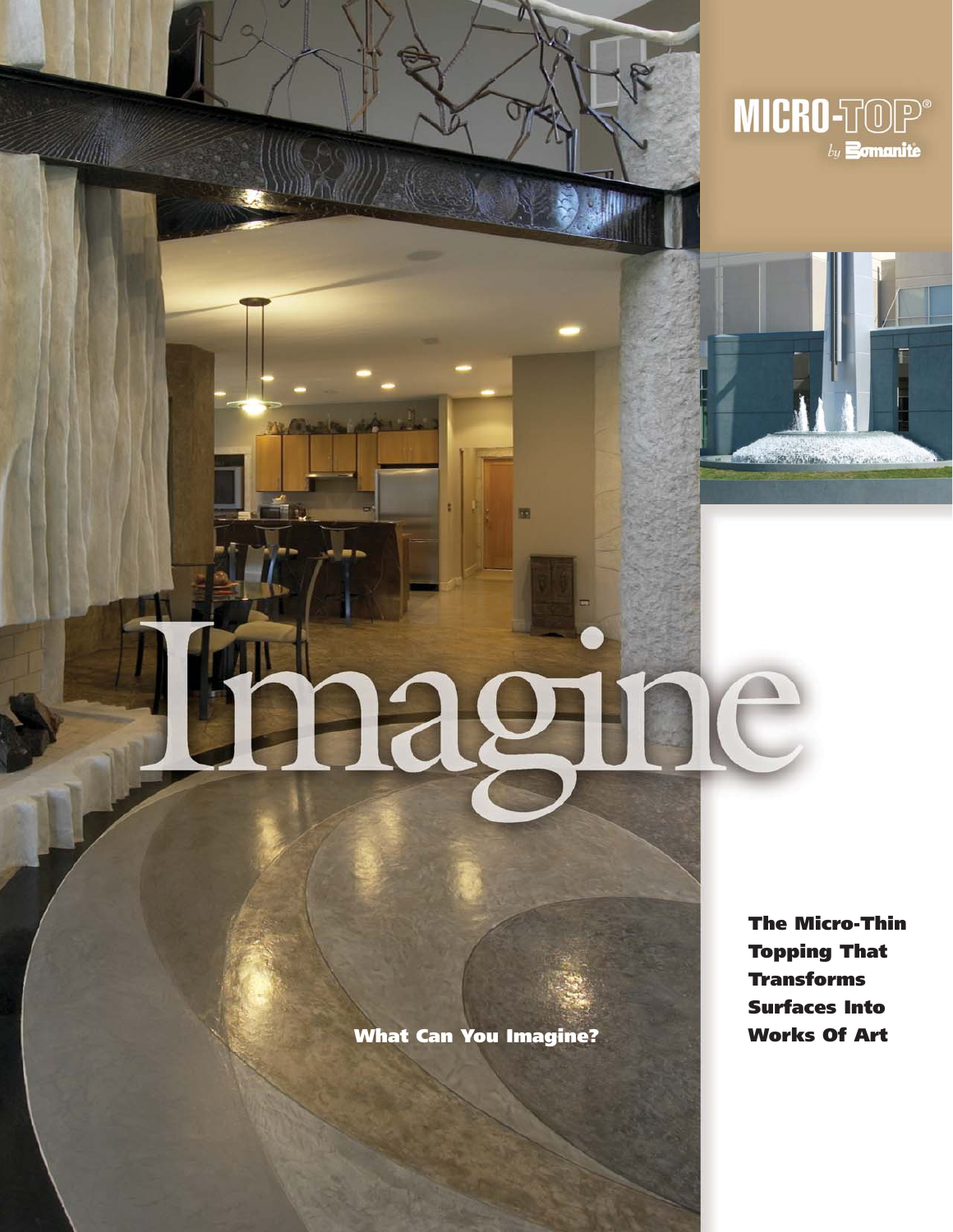

# *Nothing Can Top Your Imagination Like Micro-Top*

With Micro-Top, concrete coloration has gone high-tech! This state-of-the-art system can cover virtually any surface with almost any kind of artwork you can imagine: custom logos, colorful graphics, creative patterns and more.

Micro-Top uses a paper-thin cementitious medium that's troweled on to create a "canvas" for unlimited artistic expression. Micro-Top is perfect both indoors or out, in private homes or high-traffic commercial sites…anyplace that could benefit from a colorful touch of imagination!

# *Unleash The Possibilities*

**CONTRACTOR** 

K

Add a durable, colorfast graphic splash to any project with Micro-Top. Micro-Top can be installed as interior flooring, spotted as accent areas, continued up a wall, extended up the side of a building or applied directly to an asphalt street section. If you can imagine it, then you can create it with Micro-Top!

From small retail centers to large theme parks, intimate restaurants to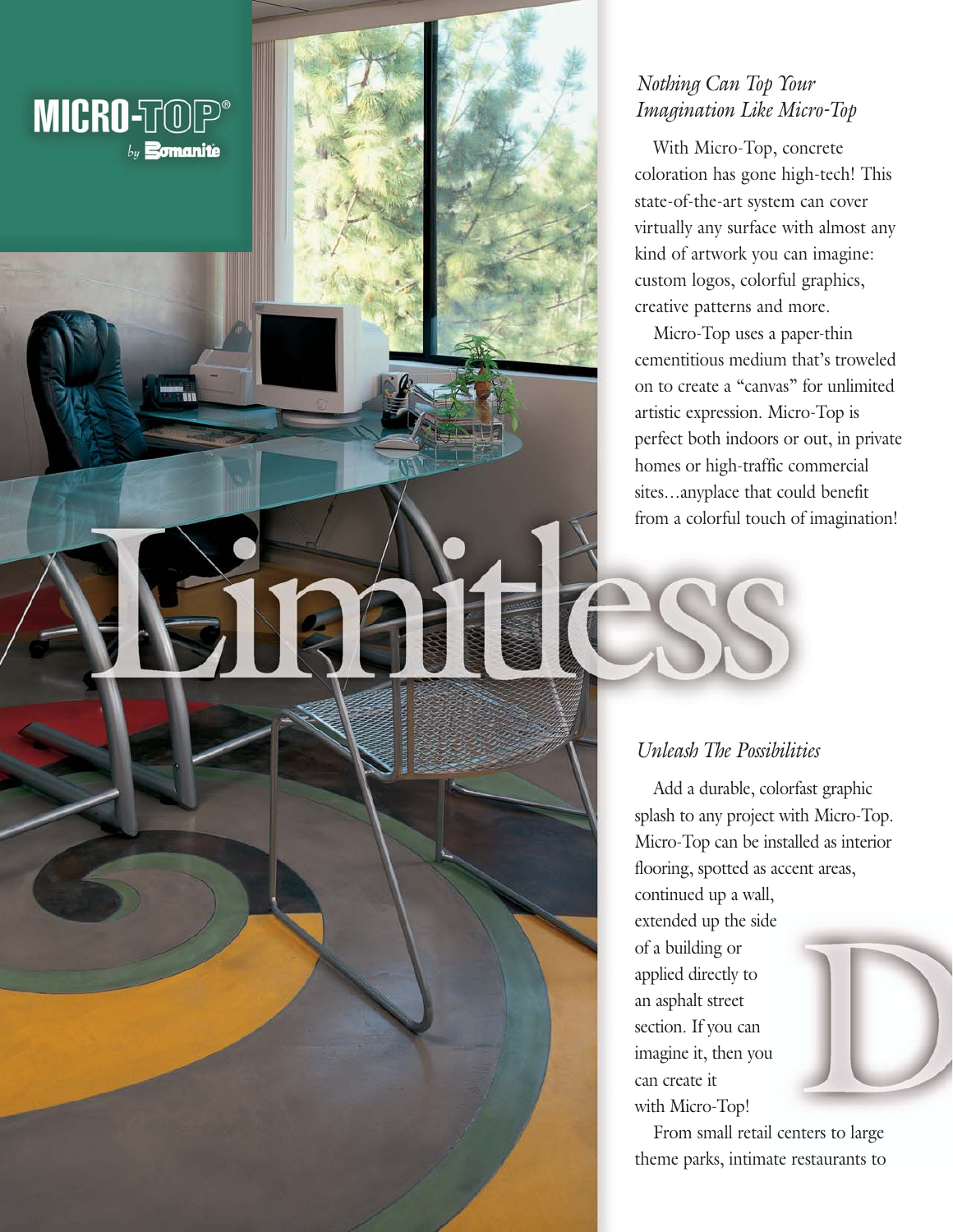busy hotels, quiet homes to bustling commercial offices… Micro-Top adds a unique statement of style and personality.

# *Efficient, Effective, Economical*

With Micro-Top, you can achieve a rich, multiple-color effect without the high cost of elaborate forming and design work. That's especially important on new construction surfaces, where complex design and color selections require phase after phase of costly forming and pouring.

And not only is Micro-Top less expensive than traditional design work, it's also faster. With its time-saving application method, Micro-Top is finished in hours instead of days. With today's tight deadlines and budget constraints, you can always count on Micro-Top for superior results.

# *Looks Great Anywhere… And Everywhere*

Transforming damaged concrete or other existing materials into a work of art is as easy as specifying Micro-Top. Micro-Top can transform an expanse of plain, gray concrete into a distinctive and dynamic area, bringing bold colors and designs where they've never been



before. Micro-Top is an ideal replacement for carpeting or laminate flooring—no costly blasting is necessary before application—resulting in significant savings of time and money. And because Micro-Top is a highly specialized process, it can be applied without affecting surrounding materials or fixtures.

# *Installed By The Best*

When you specify Micro-Top, rest assured that the application will be handled by a trained highly skilled Bomanite contractor. All licensed Bomanite contractors receive ongoing technical and professional training to ensure that your Micro-Top project meets your budget and deadline…and exceeds your expectations. Contact your local Bomanite contractor today, and work together to create innovative solutions for your next project!